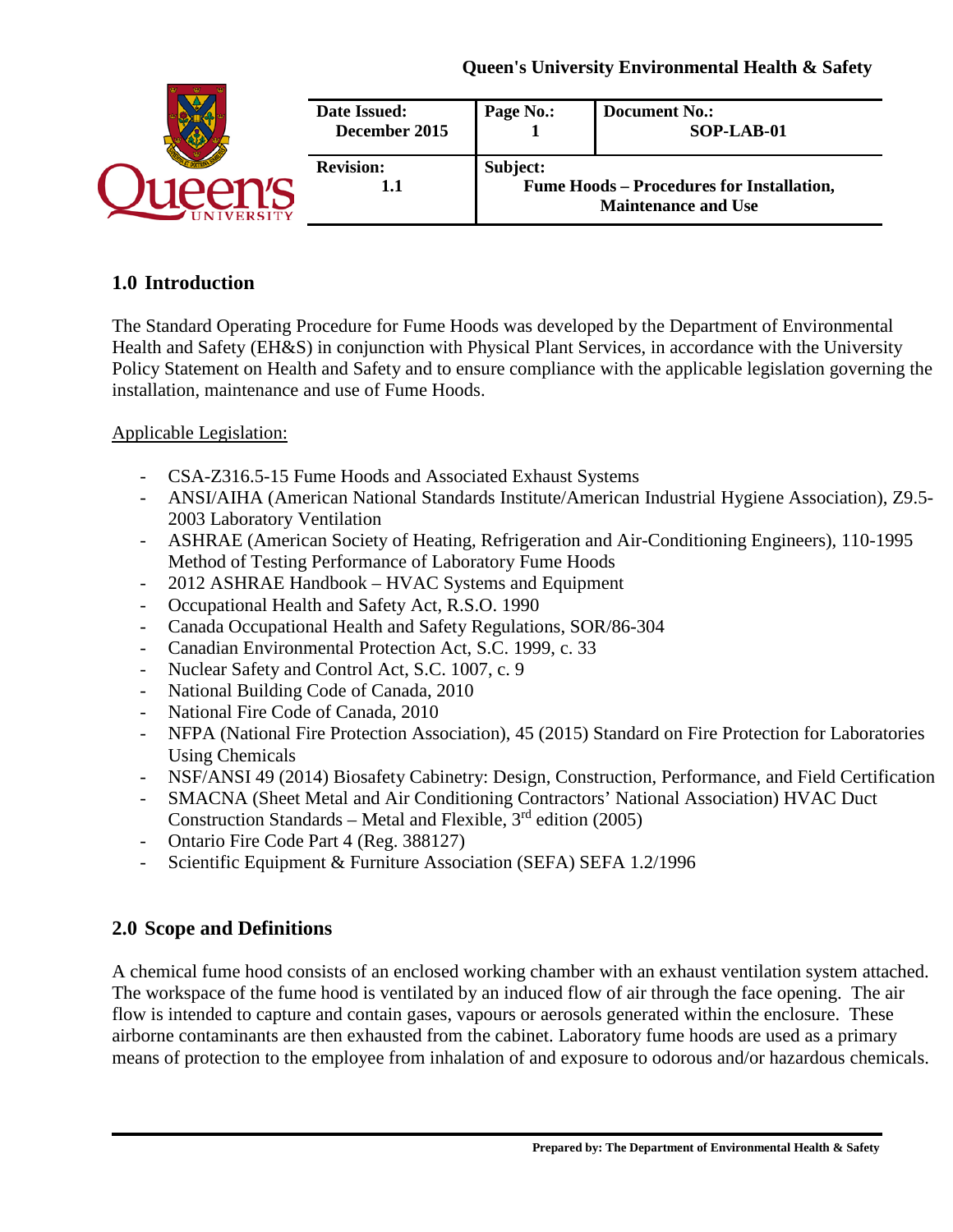| <b>Date Issued:</b><br>December 2015 | Page No.: | <b>Document No.:</b><br>SOP-LAB-01                                             |
|--------------------------------------|-----------|--------------------------------------------------------------------------------|
| <b>Revision:</b><br>1.1              | Subject:  | <b>Fume Hoods – Procedures for Installation,</b><br><b>Maintenance and Use</b> |

Biological Containment cabinets and Laminar Flow cabinets are not chemical fume hoods and therefore not in the scope of this document.

# **2.1 Definitions**

Airfoil: a deflector shaped to promote uniform airflow into a fume hood.

Biological safety cabinet: a cabinet for containing potentially infectious aerosols generated by microbiological procedures. A biological safety cabinet is not a fume hood.

Chemically resistant: the ability of a solid material to resist damage by chemical reactivity or solvent action.

Cross drafts: all air currents external to the fume hood that can impact the performance of the hood.

Damper: an adjustable device for controlling airflow.

Perchloric acid fume hood: a fume hood where construction materials have been selected to prevent a reaction with perchloric acid.

Radioisotope fume hood:a fume hood constructed to contain spills, be easy to decontaminate and strong enough to bear the weight of any necessary radiation shielding material.

Recirculating fume hood:a fume hood that is not ducted outside, but instead air is passed though chemicalspecific filters and the 'clean air' is returned to the laboratory. **(The Department of Environmental Health and Safety will not approve applications for use of recirculating fume hoods.)**

Face opening: the part of the fume hood through which work is performed.

Face velocity: the velocity of air moving through the face opening, usually expressed as feet per minute. In a laboratory setting the recommended face velocity is  $100$  fpm  $+/- 20$  fpm.

Sash: term used to describe the movable glass panel that covers the face area of a fume hood.

Baffles:Movable panels located on the sides and/or back wall of the fume hood that create slots in which air is exhausted. The pattern of air moving into and through the hood is determined by the setting of the baffles.

Bypass:Compensating opening in a fume hood that functions to limit the maximum face velocity as the sash is raised or lowered.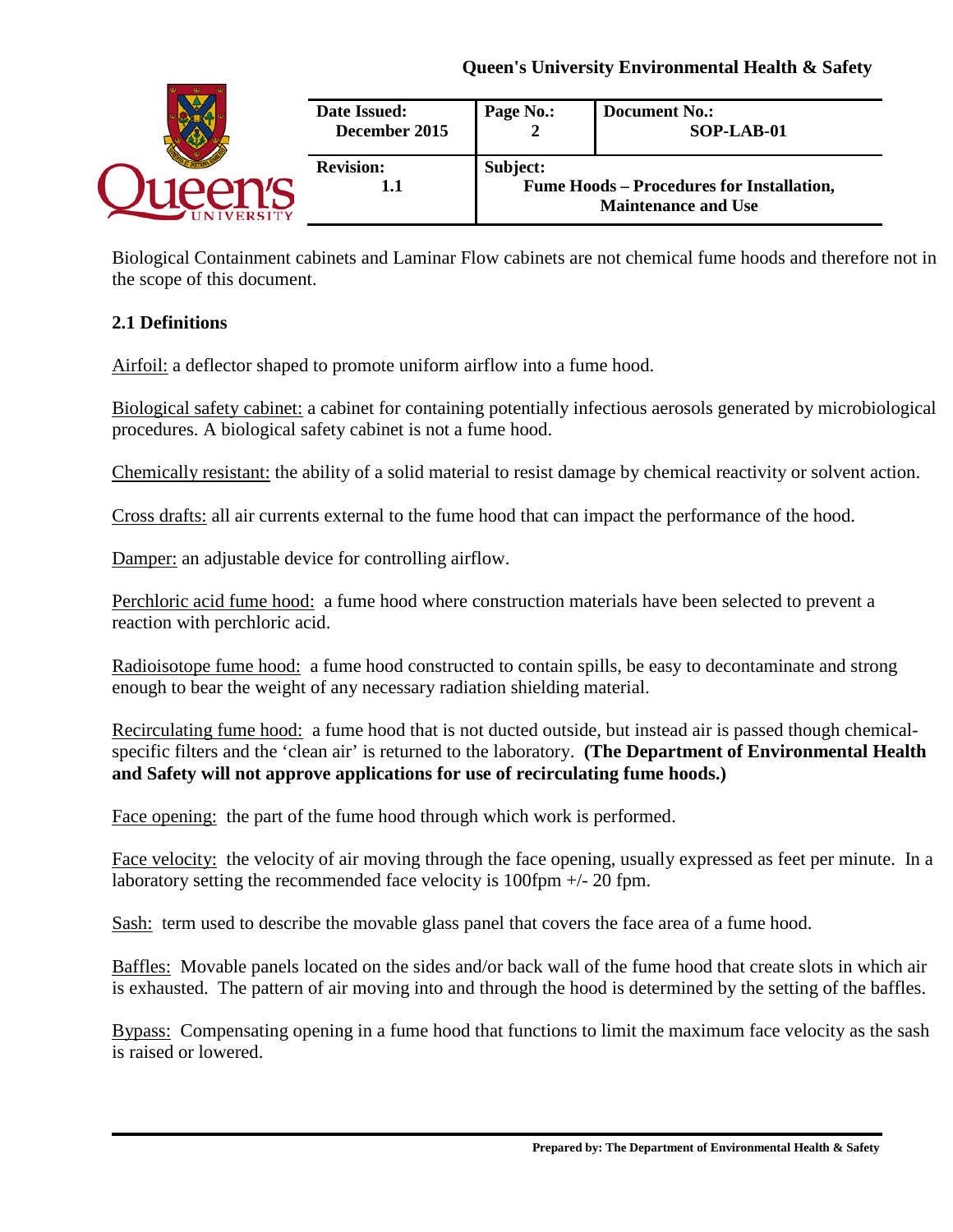| Date Issued:<br>December 2015 | Page No.: | <b>Document No.:</b><br>SOP-LAB-01                                             |
|-------------------------------|-----------|--------------------------------------------------------------------------------|
| <b>Revision:</b><br>1.1       | Subject:  | <b>Fume Hoods – Procedures for Installation,</b><br><b>Maintenance and Use</b> |

## **3.0 Responsibilities**

This section outlines the responsibilities within the university for implementation of this SOP.

### **3.1 Physical Plant Services**

Physical Plant Services have the following responsibilities under this SOP:

- Ensure that a maintenance personnel who work with or perform maintenance on fume hoods shall be trained prior to use or servicing.
- Comply with CSA Standards when installing chemical fume hoods.
- Perform preventative maintenance on fume hoods, fans, and ductwork on a scheduled basis (at least bi-annually).
- Inspect and perform maintenance on sashes, lights, service fixtures and interior.
- Perform repairs or maintenance identified by scheduled inspections or by fume hood users.
- Notify the Department of Environmental Health and Safety when maintenance or modifications to fume hoods have occurred.

### **3.2 The Department of Environmental Health and Safety**

Responsibilities of the Department of Environmental Health and Safety include the following:

- Ensure that the fume hoods are evaluated at least annually.
- Maintain documentation of relevant legislation.
- Establish criteria of acceptable performance.
- Perform field tests for verification of face velocity and test the operation of the air flow alarm.
- Perform field tests for verification of proper airflow and patterns.
- Implement and maintain a sticker program for testing verification.
- Report any variations from "acceptable performance" to Laboratory Supervisor/Principal Investigators, Departmental Safety Officer and Physical Plant Services.
- Certify sash height for safe working conditions based upon face velocity testing results and post appropriate signage.
- Maintain documentation of testing result records.
- Review this Standard Operating Procedure (SOP) periodically and amend as necessary.

### **3.3 Directors, Department Heads and Managers**

Each has the following responsibilities under this SOP:

● Ensure that pertinent Supervisors, employees, and students are notified of their responsibilities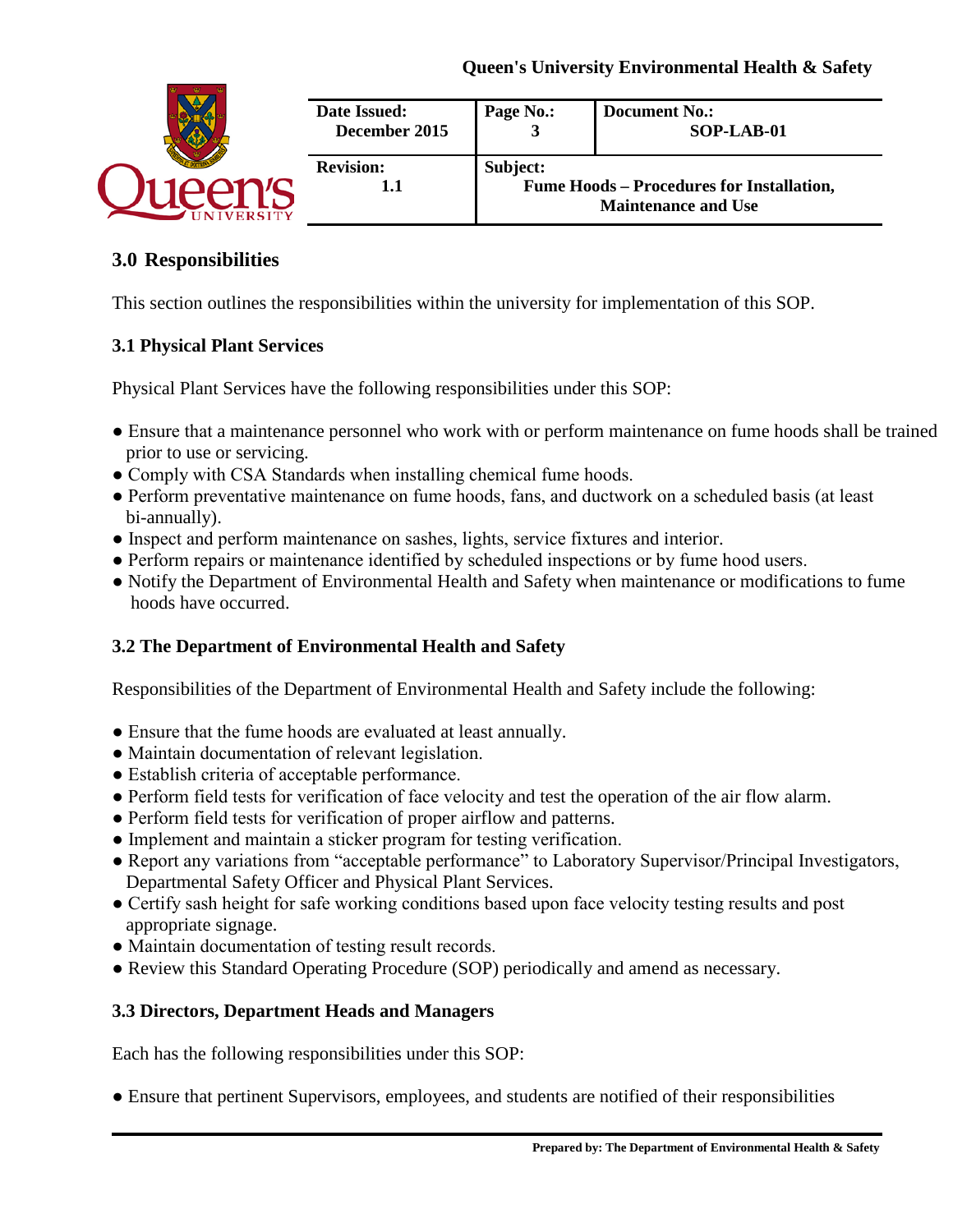| Date Issued:<br>December 2015 | Page No.: | <b>Document No.:</b><br>SOP-LAB-01                                             |
|-------------------------------|-----------|--------------------------------------------------------------------------------|
| <b>Revision:</b><br>1.1       | Subject:  | <b>Fume Hoods - Procedures for Installation,</b><br><b>Maintenance and Use</b> |

when working with fume hoods.

- Ensure that all employees and students have received instructions in the proper operation of fume hoods.
- Ensure that procedures, equipment and materials appropriate for the fume hoods under his/her authority are provided to protect the health and safety of all employees and students.
- Ensure that all employees and students are given adequate supervision and instructions on the hazards of chemical usage and fume hood operation.
- Ensure that the components of this SOP and the applicable legislation are implemented in all facilities under his/her authority.

# **3.4 Departmental Safety Officer**

Departmental Safety Officers shall:

- Ensure that supervisors/principal investigators and all fume hood users are aware of their responsibilities under this document.
- Receive report from EH&S regarding fume hood testing results specific to department.
- Establish department-specific policies as necessary.

# **3.5 Laboratory Supervisors/Principal Investigators**

Supervisors must be knowledgeable about hazards and standard operating procedures associated with working with the fume hoods under his/her authority, the education and training requirements, as well as the other requirements of this program. He/she has the following responsibilities:

- Ensure that Fume Hood Users receive safety training regarding best laboratory work practices and fume hood user guidelines prior to commencing work with fume hoods.
- Ensure that all fume hood users follow best laboratory practices when operating fume hoods.
- Ensure that no work or experiments are carried out in a malfunctioning fume hood.
- Receive report from EH&S regarding results of fume hood testing specific to respective laboratory.
- Coordinate modifications, maintenance, repair and new equipment needs with Physical Plant Services and/or the Department of Environmental Health and Safety.

# **3.6 Fume Hood Users**

The responsibilities of fume hood users include the following:

- Rigorously follow best laboratory work practices.
- Use hoods only according to recommended guidelines for safe use.
- Notify Laboratory Supervisor/Principal Investigator immediately in the event of malfunction.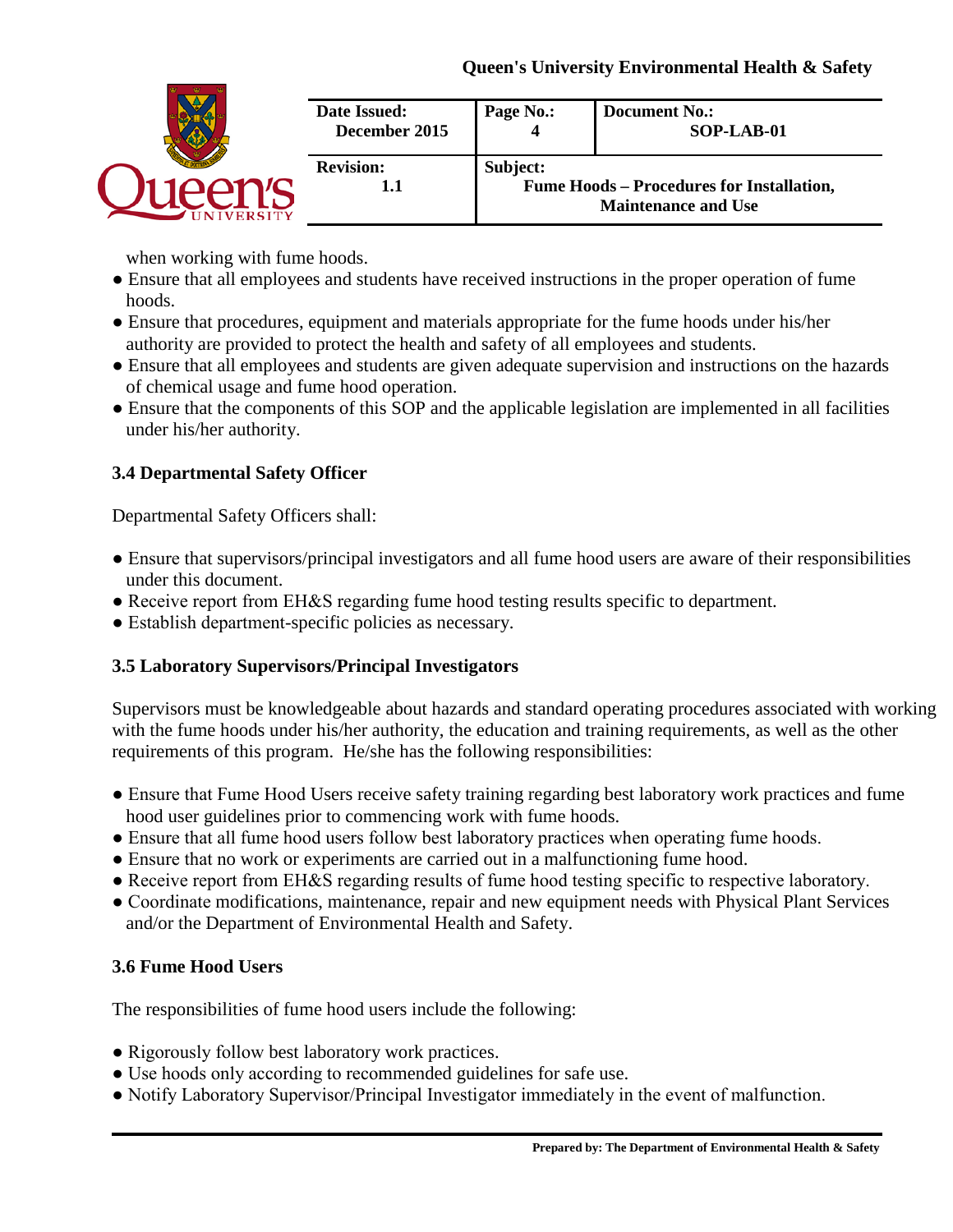

# **4.0 User Guidelines**

## **4.1 General Use Chemical Fume Hoods**

It is highly recommended that all operations that involve the following WHMIS hazard classes be performed in a functioning fume hood.

- Class B; Flammable and Combustible Materials
- Class C; Oxidizing Materials
- Class D1 (a & b); Materials with Immediate and Serious Toxic Effects
- Class D2 (a); Materials with Other Toxic Effects
- Class E; Corrosive Materials
- Class F; Dangerously Reactive Materials

Do not use any chemical without being aware of its physical characteristics and toxicity.

When using a fume hood, it must be remembered that the hood does not provide absolute containment or absolute protection from the materials in the hood. However, an appropriately designed hood in an appropriately designed laboratory will provide adequate protection if the following practices are observed:

### **Do not conduct work in a malfunctioning fume hood. Ensure that the fume hood is on before commencing any work. (Note – Fume hoods should be kept running at all times).**

Safe operating practices:

- 1. Substitute toxic chemicals with less hazardous materials whenever possible.
- 2. Familiarize yourself with the MSDS for the chemical(s) you're about to use.
- 3. Operate the hood at the proper sash height as indicated by the EH&S sticker located on the front of the hood. The only time the sash may be above that height is during set up or tear down of experiments. In some cases the fume hood doubles as a general room exhaust, and in those instances the sash should be left open at all times. Physical Plant Services can provide that information to the lab operators.
- 4. Reduce foot traffic in front of hoods and minimize nearby disturbances such as the opening and closing of doors. Windows should never be open in a lab.
- 5. Do not position fans so that the airflow is directed across the face of the hood. This can interfere with the airflow and containment of hazardous chemicals.
- 6. Do not block the airfoil. The airfoil provides airflow across the work surface in the fume hood. If you use absorbent paper in the hood, keep it clear of the airfoil.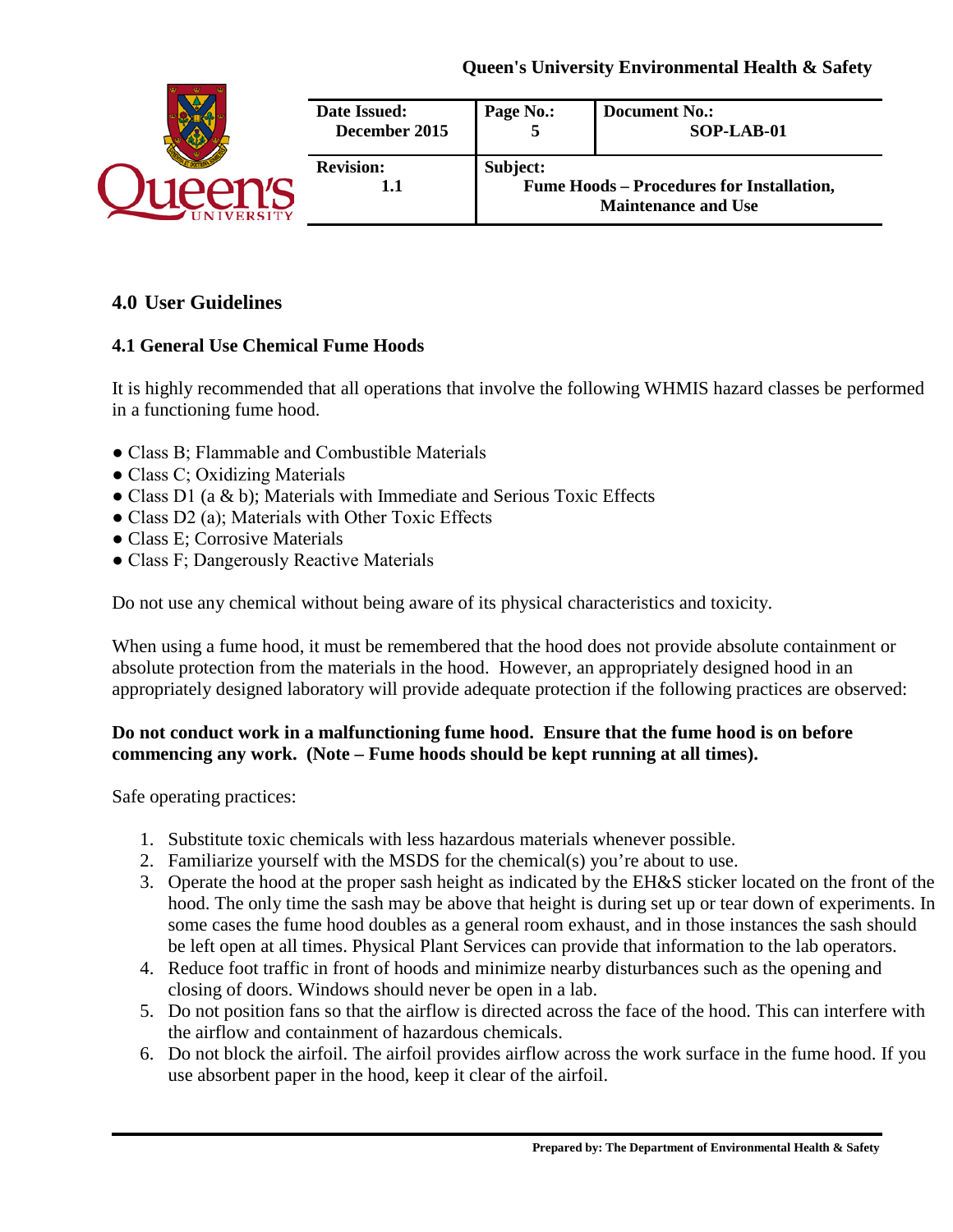| Date Issued:<br>December 2015 | Page No.: | <b>Document No.:</b><br>SOP-LAB-01                                             |
|-------------------------------|-----------|--------------------------------------------------------------------------------|
| <b>Revision:</b><br>1.1       | Subject:  | <b>Fume Hoods - Procedures for Installation,</b><br><b>Maintenance and Use</b> |

- 7. Do not block the sash windows from closing by feeding wires or hoses through. Cords should go into the fume hood from under the airfoil to allow the sash to be fully closed.
- 8. No adjustments should be made to the interior or exterior of the fume hood such as adjusting the baffles or removing side panels. Doing so will interfere with airflow and containment.
- 9. Place bulky equipment towards the rear of the hood and raise it about 2 inches off of the work surface with blocks or bricks. Do not place against the wall of the hood as it will block airflow to the rear.
- 10. Use extreme caution with ignition sources inside of a fume hood. Electrical plugs or other sources shall not be placed inside the hood when flammable liquids or gases are present.
- 11. Work as far inside the hood as possible, chemicals should be at least 6 inches from the front edge with the sash face between you and the task at hand.
- 12. Keep your working area and sash face clean and clear. To encourage use of the sash as added protection against splashes, sprays, etc. keep sash face clean. If sash must be blocked with paper or foil for certain experiments, please take it down after the experiment has been completed.
- 13. Never put your head inside a fume hood while operations are in progress and potential contaminants are being generated.
- 14. Do not use the hood as a storage cabinet for chemicals or equipment. Materials in fume hoods should be kept to a minimum and placed in a manner that will not interfere with airflow.
- 15. Place any heat-generating equipment in the rear of the hood. Heating devices in the hood produce convection currents that can disrupt airflow.
- 16. Do not use a hood for any function it was not designed for (e.g. for evaporation of chemicals). Refer to the Hazardous Wastes Disposal Procedures for instructions on waste disposal.
- 17. Wear protective equipment. Fume hoods do not prevent accidents or chemical splashes.
- 18. Clean up/decontaminate the fume hood after any spills and after every use.
- 19. It is recommended that chemicals and amounts used should be recorded in a log book, dedicated to one fume hood, in order that appropriate monitoring protocols may be used.

# **4.2 Radioisotope Fume Hoods**

Fume hoods used for radioisotope work will be appropriately labeled and located in radioisotope laboratories only.

Refer to **Radiation Safety Policy and Procedures** for general rules for working with radioisotopes.

# **4.3 Perchloric Acid Fume Hoods**

Perchloric acid is highly corrosive and oxidative and can react with organic materials to form explosive perchlorate salts and esters. The use of a perchloric acid fume hood will be required when conducting frequent procedures, using large quantities, heating perchloric acid or using anhydrous perchloric acid.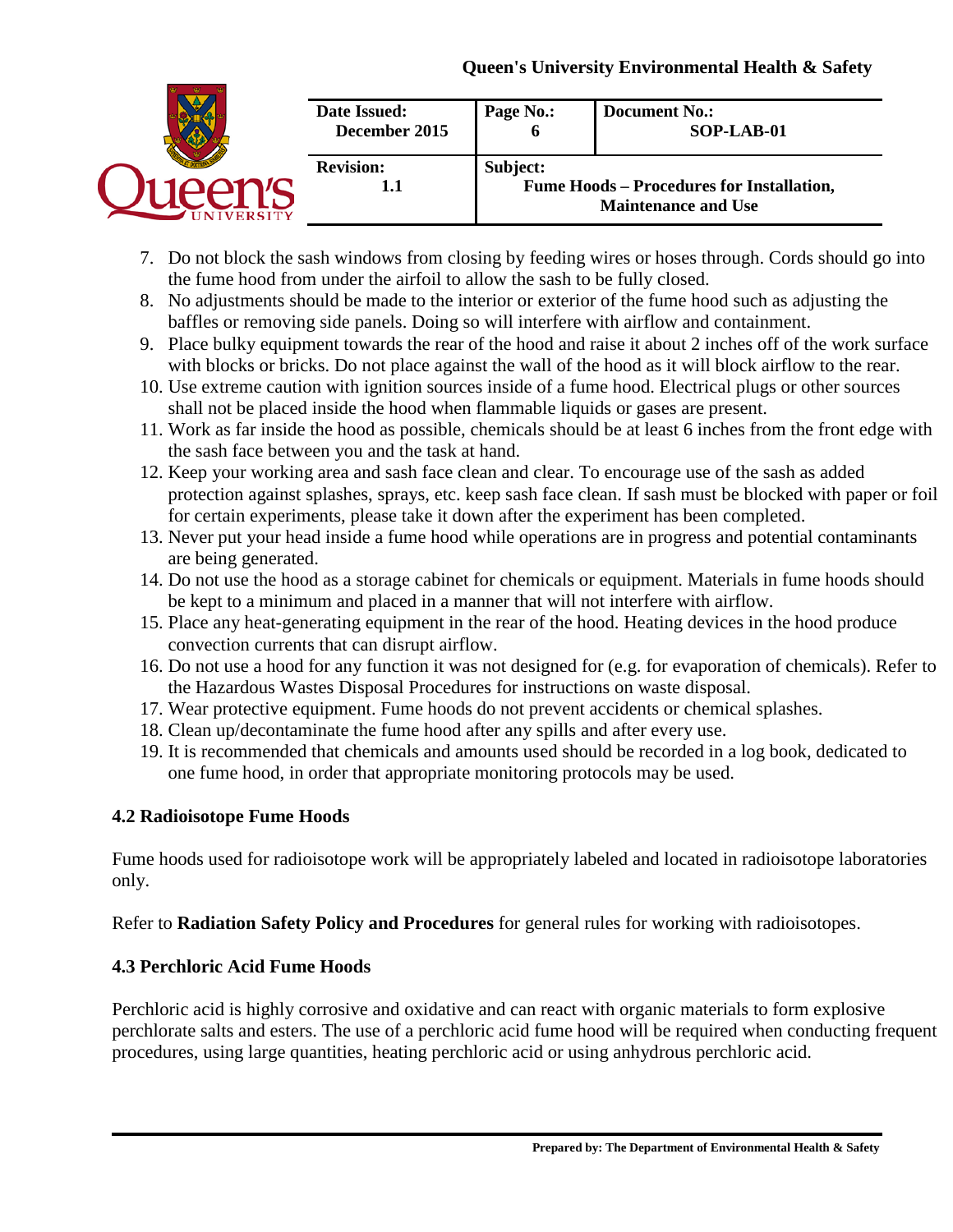| <b>Date Issued:</b><br>December 2015 | Page No.: | <b>Document No.:</b><br>SOP-LAB-01                                             |
|--------------------------------------|-----------|--------------------------------------------------------------------------------|
| <b>Revision:</b><br>1.1              | Subject:  | <b>Fume Hoods - Procedures for Installation,</b><br><b>Maintenance and Use</b> |

(Note: Acid digestions using acids other than perchloric should be performed in fume hoods designed to withstand the corrosive and damaging effects of repeated manipulations using acid. Consult with Physical Plant Services or the Department of Environmental Health and Safety for further information.)

# **4.4 Recirculating (Ductless) Fume Hoods**

It is the policy of the Department of Environmental Health and Safety not to allow recirculating fume hoods to be used on campus for several reasons:

- They have limited use because of the wide variety of chemicals used at Queen's University;
- The use of inappropriate chemicals or compounds or other misuses of the recirculating fume hood could resulting contaminated air being recirculated into the laboratory; and
- It is difficult to determine whether the filters are functioning adequately or when they need to be changed. Therefore, the potential for recirculating toxic materials into the laboratory is significant.

# **5.0 Maintenance and Testing**

Emergency and Scheduled Maintenance of Fume Hoods is the responsibility of Physical Plant Services and all other inquiries regarding these matters should be directed to that department. Face Velocity and Air Flow testing is the responsibility of the Department of Environmental Health and Safety.

A written safety plan for maintenance activities shall be developed and reviewed annually by Physical Plant Services which includes but is not limited to the follow:

- Specifications on the required personal protection equipment, including respiratory and protective clothing to be used by personnel while working on fume hood system components;
- The removal of all hazardous materials from the fume hood before commencing work;
- Provisions for the lockout of the fan motor;
- Physical barrier(s) to prevent use of the fume hood during the maintenance procedure;
- Fall protection of workers accessing and maintaining fume hoods which meet the requirements of the authority having jurisdiction;
- Power to the fume hood shall be shut off when maintenance is being performed. If the power cannot be shut off, safety procedures shall be in place to protect workers from injury; and
- Maintenance shall be performed only by personnel trained to conduct such activities. Only authorized personnel shall work on motors, drive systems, and other electrical components.

# **5.1 Scheduled Maintenance**

Daily maintenance shall be performed by fume hood users which includes the verification of the following:

• Clean work-surface, baffles, and sash;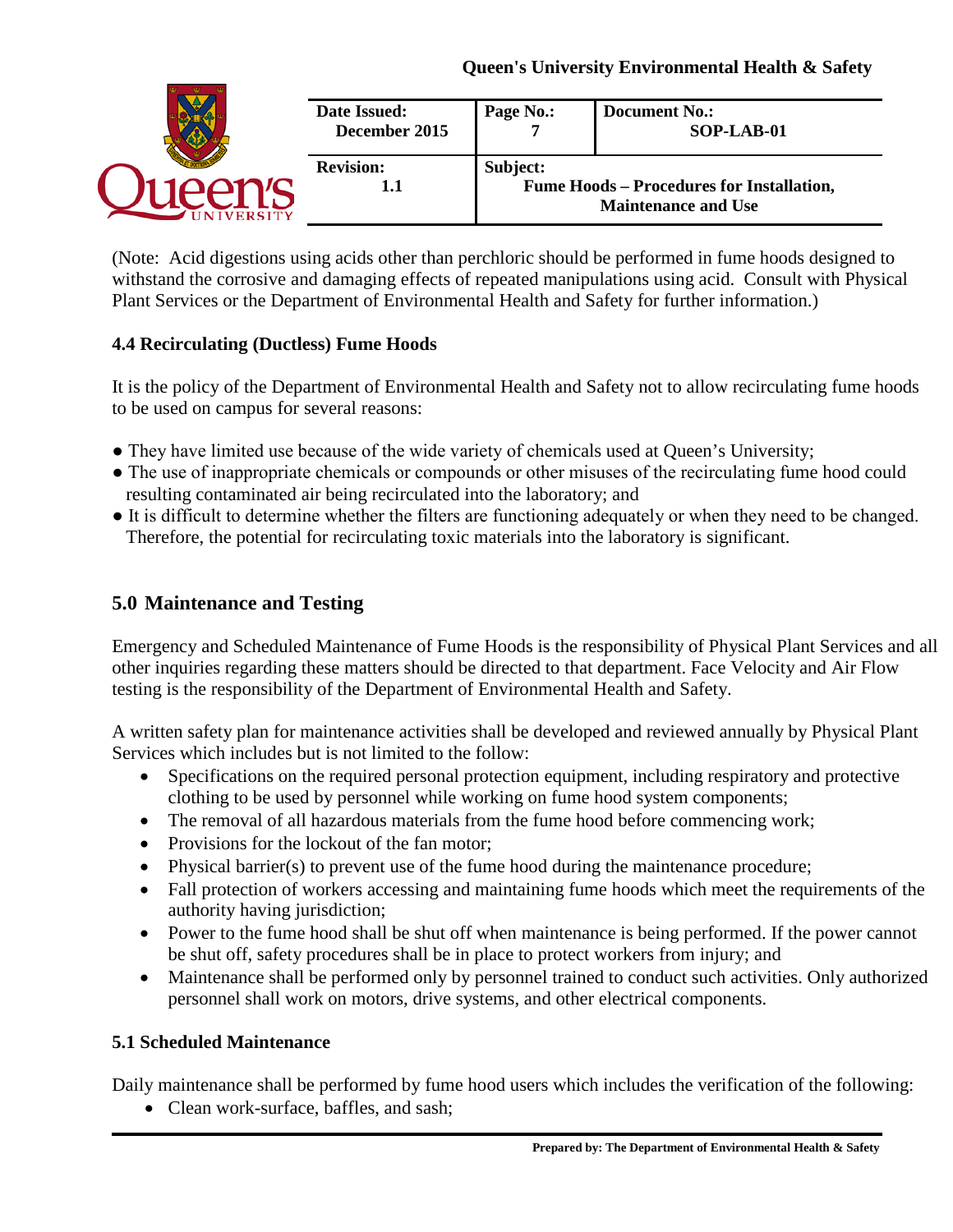| Date Issued:<br>December 2015 | Page No.: | <b>Document No.:</b><br>SOP-LAB-01                                             |
|-------------------------------|-----------|--------------------------------------------------------------------------------|
| <b>Revision:</b><br>1.1       | Subject:  | <b>Fume Hoods - Procedures for Installation,</b><br><b>Maintenance and Use</b> |

- Labeling and operation of services such as water, natural gas, and compressed air;
- Operation of general illumination, indicator lights, and associated switches;
- Sink drains are functional;
- Sash is easy to raise and lower; and
- Air flow alarm is operational.

All ground-fault circuit interrupters shall be tested monthly by the users or lab supervisors.

In accordance with CSA Standard Z316.5-15, every six months Physical Plant Services shall inspect and test the following:

- The fan:
- Motor:
- Drive belt and shafts: and
- Bearing and machine guarding.

Every twelve months, the maintenance schedule shall include the following (as applicable):

- Inspect the sash mechanism for corrosion and damage (including sash and cables);
- Inspect the fans, motors, drives, and bearings for correct operation and wear;
- Operate the wash down system and observe the performance to ensure thorough washing;
- Test the controls of the services to the fume hood for proper operation (eg: water, gas, air, vacuum etc);
- Inspect the integrity of the fume hood liner;
- Inspect the sink drain for corrosion, leakage and blockage;
- Check the stability and condition of the discharge stack (including guy wires);
- Inspect the condition of the exhaust ducting, particularly the integrity of the joints;
- Inspect the interior of the ductwork through inspection ports, or by other methods, particularly at bends where substances can accumulate and cause corrosion, perforation and horizontal runs;
- Measure face velocity and compare to fume hood specifications and correct if needed;
- Verify calibration of the airflow alarm;
- Check the laboratory make-up air balance and temperature and adjust as necessary;
- Check the operation of any balancing damper;
- Repair defects and lubricate as necessary;

# **5.2 Face Velocity and Containment Testing**

Fume hoods must be tested for minimum control functions and face velocity as follows:

- After new installation;
- After any repair or modifications are made to the fume hood or exhaust system;
- At least once per year.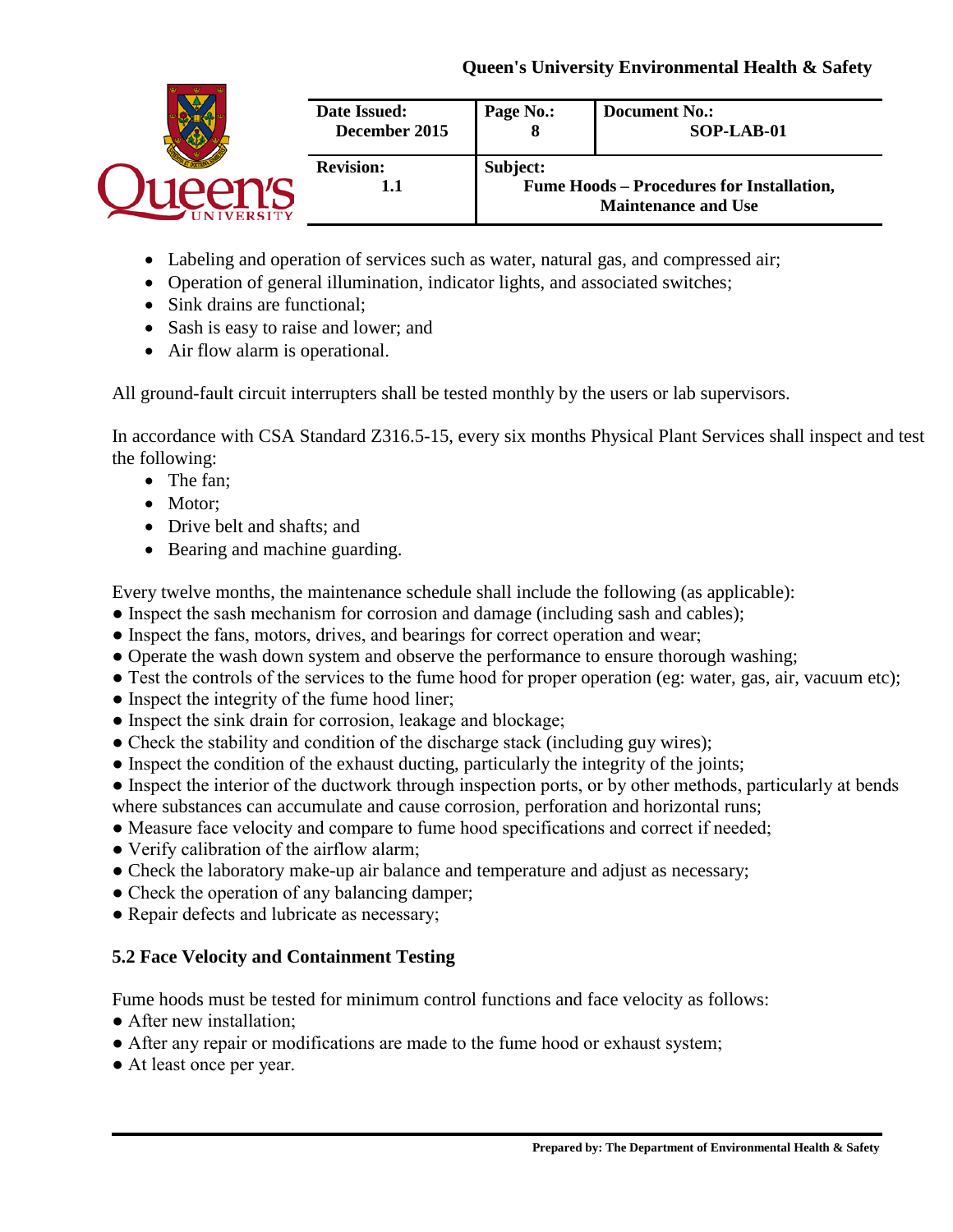|                | Date Issued:<br>December 2015 | Page No.: | <b>Document No.:</b><br>SOP-LAB-01                                             |
|----------------|-------------------------------|-----------|--------------------------------------------------------------------------------|
| <b>VERSITY</b> | <b>Revision:</b><br>1.1       | Subject:  | <b>Fume Hoods - Procedures for Installation,</b><br><b>Maintenance and Use</b> |

Air velocity and air flow testing will be carried out by the Department of Environmental Health and Safety according to the above schedule and also by request of the Department Head/Principal Investigator or Physical Plant Services.

Testing will include the following:

● A physical inspections to check the condition of the liner, sash, baffles, alarm, placement of equipment and free space within the fume hood

- Average face velocity of the fume hood when the sash is fully opened;
- Determination of sash height at which the average face velocity is 100 fpm, unless otherwise specified;
- Average cross drafts in front of the fume hood;
- Determination of the variable air volume response times;
- Small and large smoke test to determine air flow patterns and leakage.

# **5.3 Certification and Labeling**

The Department of Environmental Health and Safety will implement a labeling and certification program. Each fume hood on campus will be provided with a label that carries the following information:

- Fume hood identification number;
- Sash opening height requirements to maintain 100 fpm face velocity;
- Date that the fume hood was inspected and by whom.

# **6.0 Installation of Fume Hoods**

The installation of any fume hood on campus requires the approval of Physical Plant Services and the Department of Environmental Health and Safety.

Physical Plant Services will be responsible for assessing the installation with respect to the existing exhaust systems and coordinating the design of the installation to meet all applicable legislation. Physical Plant Services will also be responsible for amending existing Ministry of Environment Certificate Approval or applying for Certificates of Approval for new installations.

The Department of Environmental Health and Safety is responsible for receiving and approving the proposed design of the installation before construction work begins.

# **6.1 Fume Hood Selection**

Only Constant Air Volume and Variable Air Volume fume hoods shall be installed. Auxiliary and Recirculating fume hoods shall not be used.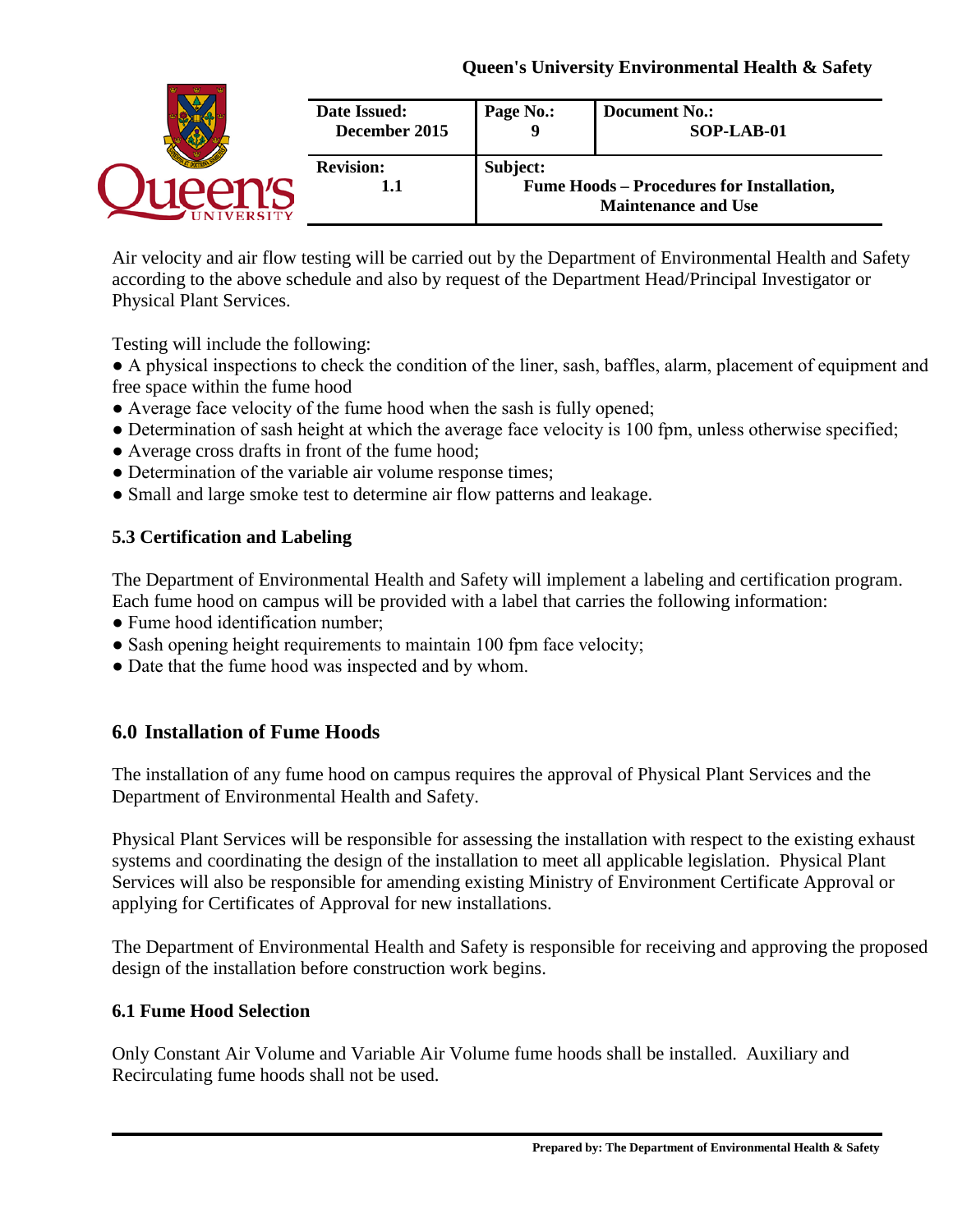| Date Issued:            | Page No.: | <b>Document No.:</b> |
|-------------------------|-----------|----------------------|
| December 2015           | 10        | SOP-LAB-01           |
| <b>Revision:</b><br>1.1 | Subject:  |                      |

Before a fume hood is selected, a risk assessment of the anticipated use of the fume hood should be undertaken. Failure to do so may result in the selection, purchase and use of substandard or inappropriate equipment. This could therefore increase the risk of injury to the fume hood user.

### **6.2 Fume Hood Location**

The efficiency of a fume hood is directly related to its location in the laboratory. Traffic can cause air turbulence, which can then cause contaminants to be drawn outside the hood. Therefore, fume hoods should be located in areas with as minimal traffic as possible.

The fume hood should be located away from major air patterns (air inlets and other sources of air turbulence).

Seated work stations should not be located directly opposite fume hood openings.

More specific recommendations for fume hood locations can be found in CSA Standard Z316.5-15(Figure 1, page 49).

## **6.3 Fume Hood Exhaust Systems**

Radioisotope and perchloric acid fume hoods must be exhausted separately from each other and from generaluse chemical fume hoods.

Duct materials should be compatible with vapors to be exhausted. Stainless steel can be used with most solvents and potentially flammable vapors. The use of perchloric acid and corrosive vapors require the installation of acid resistant, non-reactive, impervious materials.

The ductwork shall:

- be designed in a manner that will provide optimum air flows in the working chamber of the fume hood;
- avoid horizontal runs in order to minimize the collection or build up of corrosive materials;
- provide circular cross-sections to reduce the number of corners and crevices where corrosion can occur.

Fume hood exhaust ducts shall not contain fire dampers.

The exhaust system shall meet legislative requirements and have a valid Ministry of Environment Certificate of Approval to discharge air.

### **6.4 Fume hood – Make up (Supply) Air**

Supply air should be balanced with hood exhaust in the laboratory such that supply air should be slightly less than exhaust air to allow for the laboratory to be under negative pressure at all times.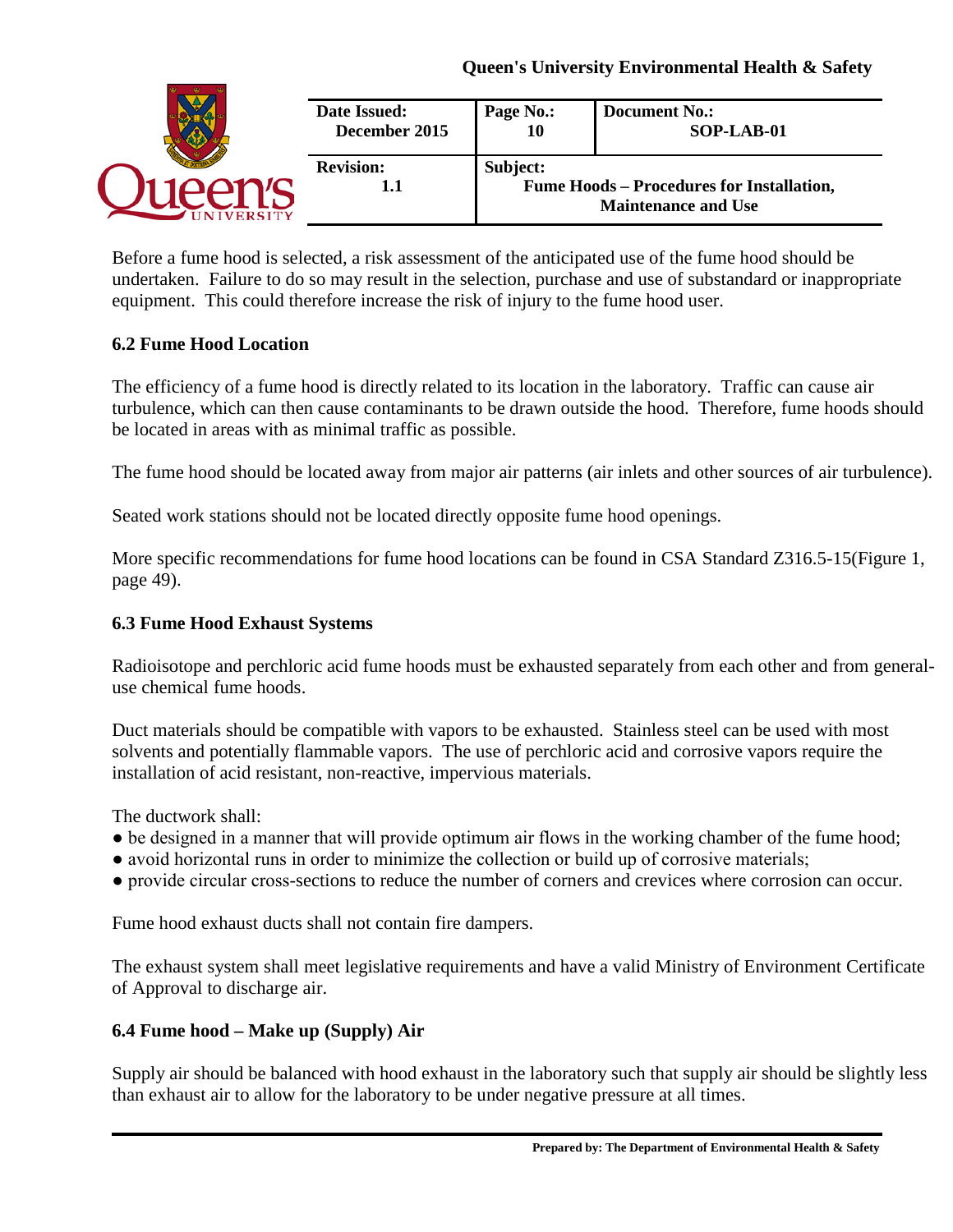| Date Issued:<br>December 2015 | Page No.: | <b>Document No.:</b><br>SOP-LAB-01                                             |
|-------------------------------|-----------|--------------------------------------------------------------------------------|
| <b>Revision:</b><br>1.1       | Subject:  | <b>Fume Hoods - Procedures for Installation,</b><br><b>Maintenance and Use</b> |

Supply air should be at a suitable temperature to be acceptable by laboratory users.

# **7.0 Training**

A training program shall be established by departments for personnel who use and maintain fume hoods. The training programs shall:

- Ensure the safety of users and maintenance personnel is not compromised; and
- Reinforce appropriate use and limitations of the fume hood, for the safety of the user, the facility, and the environment.

The training program should cover the topics listed in Table 8 of CSA Z316.5-15 Fume Hoods and Associated Exhaust Systems.

Personnel who work with or perform maintenance on fume hoods shall be trained prior to use or servicing.

Records documenting completion of training shall be maintained by departments and made available to the Department of Environmental Health and Safety upon request.

#### **Revision History:**

July 2005 – Initial Release December 2015 – Updated to reflect changes in the new CSA Z316.5-15